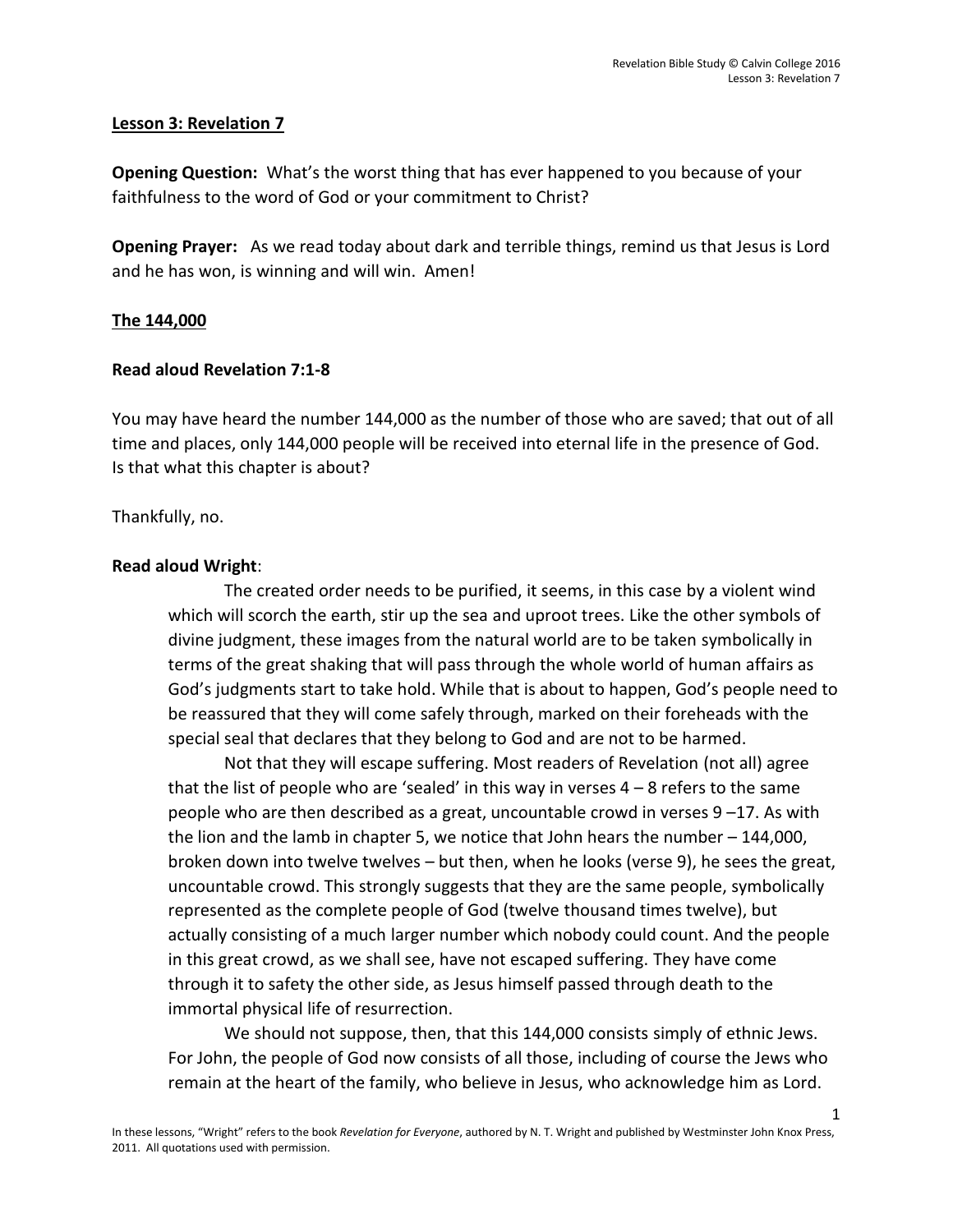Just as the New Jerusalem has the names of the twelve tribes of Israel inscribed on its gates (while the foundations have the names of the twelve apostles) (21.12–14), so here the twelve tribes do not indicate ethnic Jews over against a large crowd of Gentile Christians in verses  $9 - 17$ , any more than the description of that great crowd in verses 14 –17 in particular should be thought to apply to Gentile Christians only, not to Jewish followers of the Messiah. Rather, as always, John is using the rich symbolism of Israel's identity to mark out those who, through the Messiah, belong to God's renewed and rescued people, no matter what their ancestry (70-71).

The point of the present passage, coming as it does in the pause between the opening of the sixth and the seventh seals, is to affirm that even though evil must be allowed to come to its full height, in order eventually to be fully and finally overthrown, God will not allow this process to put in jeopardy the ultimate rescue of his true people. This true people, redefined as they are around the lion of Judah, are to be marked out. The events around them will no doubt be terrifying, but they may rest assured that God has them in his care (72).

# **Optional discussion questions:**

John is writing to churches that are enduring and will endure persecution and suffering, and there is throughout Revelation a straight-forward acknowledgement that the followers of Jesus will suffer. As people who worship someone who is crucified, we know this to be true.

- 1. Why, then, do we so often receive suffering in our lives as an anomaly?
- 2. Why does suffering often make us question God?

## **Read aloud Revelation 7:9-17**

Wright says:

This vision, then, is the thing which John 'sees' (verse 9), after having 'heard' the list of the 144,000 in verses 4-8. Formally speaking, this is the complete people of God, twelve times twelve times a thousand. In reality, this is a huge throng which nobody could ever count (think of the journalists' estimates of a great crowd filling a city square; then multiply that crowd by a few hundred, or a few thousand, so that the counters simply give up with a smile). Clothed in white, for victory and purity, this crowd is carrying palm branches as a further sign of victory celebration, and they can't restrain their enthusiasm: they are shouting out their delight and praise and thanks to God and the lamb, because they have won the victory which has brought them their rescue.

The word 'salvation' in verse 10 literally means 'rescue'. But often in the Old Testament the word seems to mean 'the victory through which rescue is won'. So it seems to be here. The shout of praise continues into verse 12, where the great crowd of the redeemed recognize with joy that everything good, noble, powerful and wise comes from God himself. In technical language, this is what true monotheism looks like: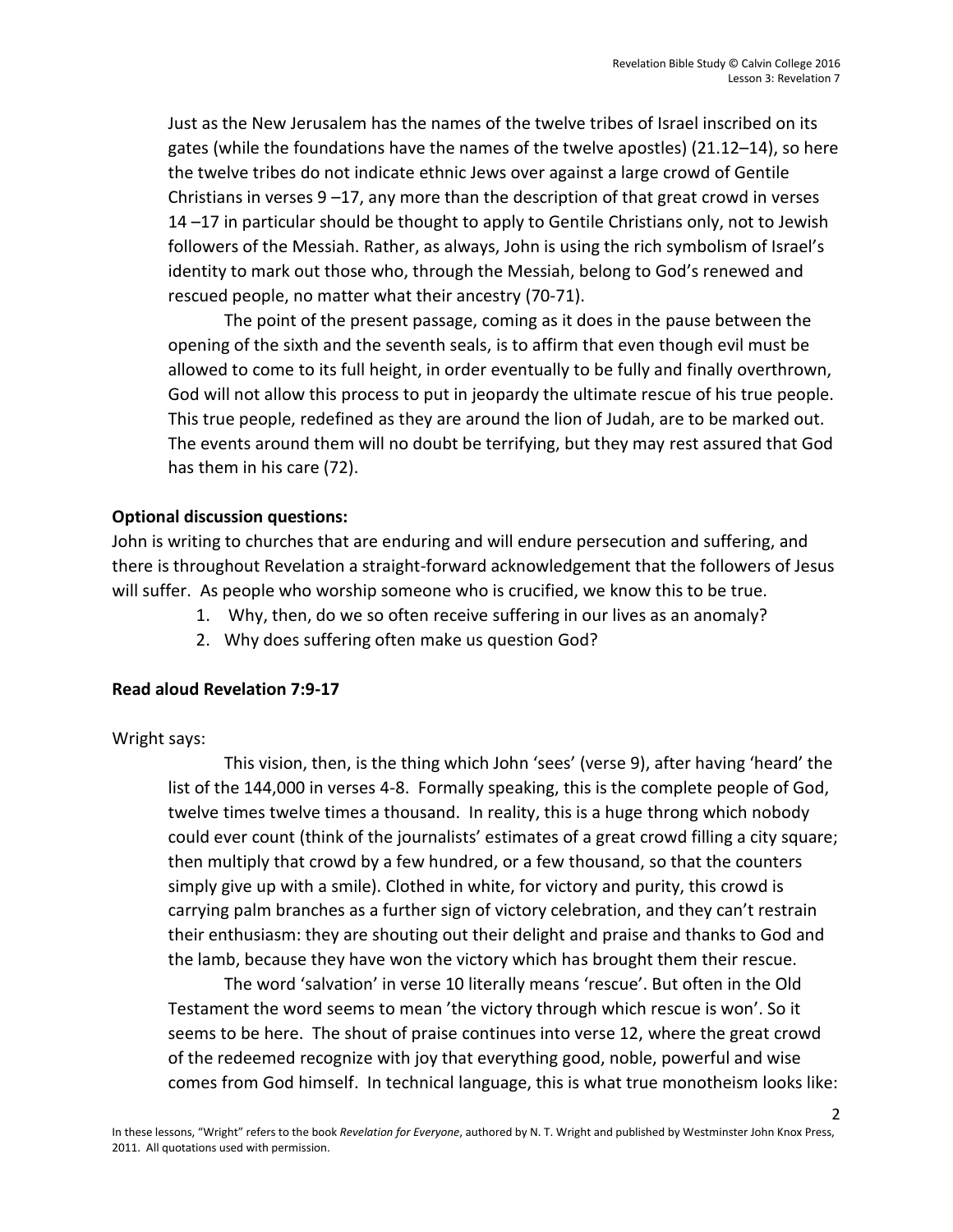3

not a bare, dry acknowledgement that there is only one God, but the uninhibited shout of praise to the God from who all blessings flow (74).

And more besides: because at this point John glimpses the further future, the vision of the New Jerusalem itself. We are not there yet, because there is still a 'temple' here, and there won't be one in the final city (21.22). But, as so often in Revelation (and in Christian thinking generally), present and future overlap and interlock in various confusing ways, and already some of the blessings of the final city are to be experienced by these people – by these people who, John is eager to say, are *you*, you who are about to suffer in Ephesus, or Smyrna, or Pergamum, or wherever. God will protect them from the elements, and from hunger and thirst (the same promise given by Jesus to the crowds in John 6:35). And, in a wonderful role reversal, the lamb will turn into a shepherd, assuming the royal role of John 10 (the 'good shepherd') and indeed the divine role of Psalm 23 (God as the shepherd who leads his people to springs of living water).

And, in the final anticipation of the New Jerusalem (21.4), God himself 'will wipe away every tear from their eyes'. There is an intimacy about that promise which speaks volumes for the whole vision of God throughout the book. Yes, God is rightly angry with all those who deface his beautiful creation and make the lives of their fellow humans miserable and wretched. But the reason he is angry is because, at his very heart, he is so full of mercy that his most characteristic action is to come down from the throne and, in person, wipe away every tear from every eye. Learning to think of this God when we hear the word 'God', rather than instantly thinking of a faceless heavenly bureaucrat or a violent celestial bully, is one of the most important ways in which we are to wake up from the nightmare and embrace the reality of God's true day (75-76).

# **Optional Discussion Questions:**

Revelation 7:9-10 is a vision of the kingdom that has long animated the work of Christians toward embracing believers of all races, languages, ethnicities, and nations.

- 1. When have you been in a worship setting that reminded you of this vision?
- 2. What personal worship preferences do you have that may inhibit you from living into this vision here on earth?
- 3. How can your worship (on campus, in your church, in your dorm, on your own) continue to stretch you toward this vision of the kingdom?

A favorite image for many of us is that of Revelation 7:17: "God will wipe away every tear from their eyes."

- 1. What pain do you carry that you are eager to have "wiped away"?
- 2. How does this image of God affect how you pray?